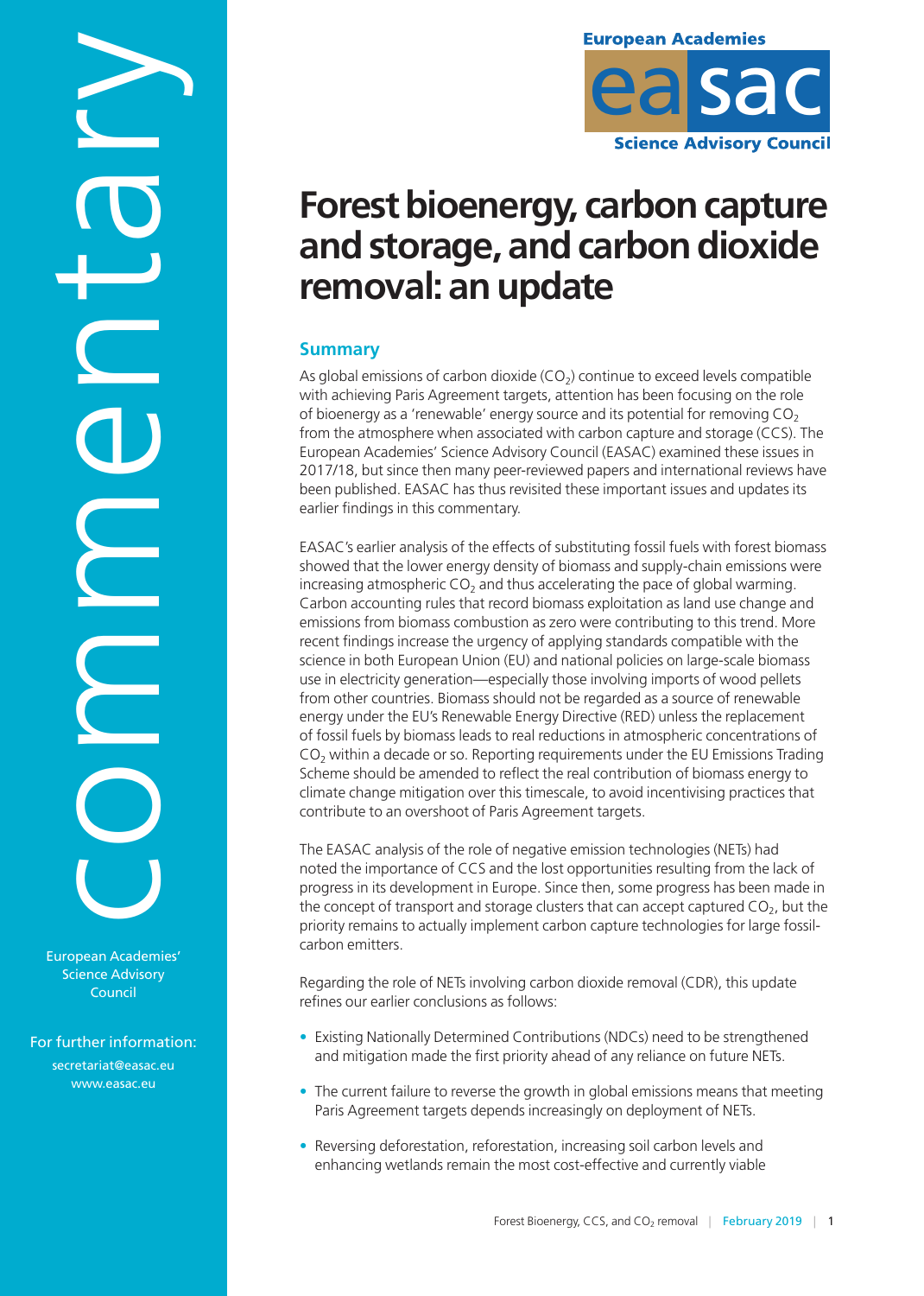approaches to CDR, and should be implemented now as low-cost solutions relevant both to developed and to developing countries. The capacity of these sinks, however, is likely to be fully used within a few decades.

- The role of bioenergy with carbon capture and storage (BECCS) remains associated with substantial risks and uncertainties, both over its environmental impact and ability to achieve net removal of  $CO<sub>2</sub>$ from the atmosphere. The large negative emissions capability given to BECCS in climate scenarios limiting warming to 1.5°C or 2°C is not supported by recent analyses, and policy-makers should avoid early decisions favouring a single technology such as BECCS. A suite of technologies is likely to be required.
- Significant technological progress has been achieved with direct air capture with carbon storage (DACCS) but it is not yet possible to identify a preferred technology.
- Enhancing weathering and *in situ* and *ex situ* carbon mineralisation requires further basic research before its potential can be properly assessed.
- Climate models suggest that early application of NETs in parallel with mitigation offers a greater chance of achieving Paris Agreement targets and avoiding catastrophic environmental and social impacts, than applying NETs at a larger scale later this century.
- EU and national governments should identify a European research, development and demonstration programme for NETs which is in line with their own skills and industrial base.

### **1 Introduction**

During 2018, the EU's RED has been revised, and the EU has also envisaged that CDR may be deployed post-2040 in its long-term targets to address climate change [[1](#page-9-0)]—following an assessment by the Joint Research Centre that future climate scenarios based on current NDCs would require substantial amounts of CDR to be able to meet Paris Agreement targets of not exceeding 1.5°C or 2°C above pre-industrial levels [\[2\]](#page-9-0). EASAC contributed to debate within the EU through its analyses of the net climate impacts of forest bioenergy use [3, 4], and the potential for CDR through the application of negative emission technologies (NETs) [5]. Since EASAC's reports

were published, scientific papers have continued to emerge, and analyses have been completed by the Intergovernmental Panel on Climate Change (IPCC) [6], the UK Royal Society and Royal Academy of Engineering [7] and the US National Academy of Sciences (NAS) [8]. EASAC thus decided to update its earlier analyses in the light of recent increases in scientific knowledge. We divide this update into three parts related to forest bioenergy, carbon capture and storage (CCS), and NETs. This update is particularly relevant in the light of the EU's commitment (with other High Ambition Coalition group countries) at the COP24 meeting in Poland to toughen existing commitments to reduce greenhouse gas (GHG) emissions to stay within the 1.5°C Paris Agreement target.

### **2 Forest biomass instead of coal in electricity generation**

EASAC's analysis of the role of bioenergy within sustainable forestry management [3] and the deficiencies in the concept of carbon neutrality [4] led to the conclusion that current large-scale replacement of coal in electricity generation by biomass pellets was increasing atmospheric  $CO<sub>2</sub>$  levels with little or no consideration of when these initial adverse effects on climate may be reversed through regrowth (the payback period<sup>1</sup>). While the simple concept of carbon neutrality had merely presumed that carbon released into the atmosphere when biomass was burnt would be reabsorbed through regrowth at some stage, the limited amount of time remaining before Paris Agreement targets are exceeded on current trends<sup>2</sup> means that the payback period is highly significant. Taking this into account, EASAC had concluded [3] that '*relying on forest biomass for the EU's renewable energy … increases the risks of overshooting the 1.5°C target*' and that forest biomass should only be regarded as eligible for renewable energy incentives if it reduced the risk of overshooting Paris targets; thus a technology that fails to achieve a significant net reduction in atmospheric  $CO<sub>2</sub>$  levels within payback periods of a decade or so should not be supported. At present, depending on the forest being harvested and the nature of the biomass being extracted, payback periods can range from 10 years to never [3, 9].

Recent reviews of the many possible bioenergy scenarios that consider all climate effects [10] show how forest bioenergy systems can have higher cumulative  $CO<sub>2</sub>$  emissions than a fossil reference

<sup>1</sup> Payback period is the time taken for a forest to reabsorb the  $CO_2$  generated as a result of its use as biomass energy.<br><sup>2</sup> The IPCC estimates that the Paris Agreement 1.5°C target will be exceeded (on current trends)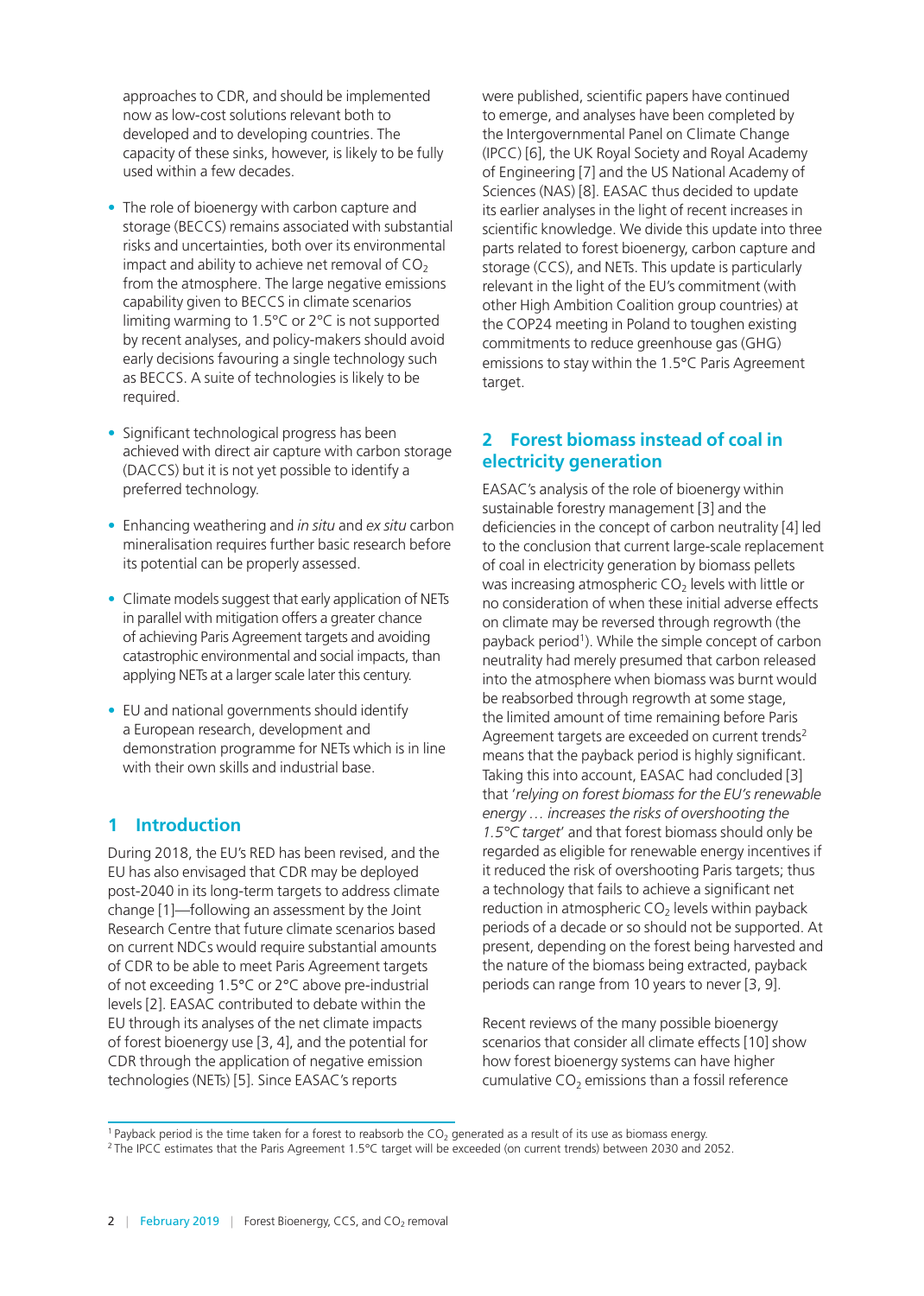system (from a few decades to several centuries), while other factors which must be considered are any effects on  $N<sub>2</sub>O$  emissions and biogeophysical impacts, such as albedo change. The biomass sources which can reliably provide a short-term climate mitigation effect are biomass that would otherwise be burned without energy recovery, rapidly decomposing residues and organic wastes, and biomass outtakes from forests affected by high mortality rates. Detailed life cycle studies have confirmed the dominant effect of the reduction in forest carbon stocks as a result of increased wood harvesting, and the long periods required (decades to centuries) before the initial increase in emissions is reabsorbed. In the Finnish case, the benefits from avoided fossil emissions through material and energy substitution are lost mainly by the reduction in the forest carbon sink, so that it is exceptionally unlikely that increased utilisation can provide significant reductions in net carbon emissions within 100 years [11].

Conditions regarding payback periods have not been included in the revised RED (REDII), and concerns have thus been expressed that if REDII conditions are used as a model for biomass policies in other countries, substituting coal with biomass (e.g. through international trade in wood pellets) could seriously damage carbon stocks in global forests, thereby accelerating rather than slowing global warming [12].

Since the UK was one of the first countries to import large quantities of wood pellets for electricity generation, the results of recent scrutiny are relevant. In September 2018, new standards were announced which drastically reduce the supply-chain emissions allowed for any new facilities receiving renewable energy credits<sup>3</sup> [13]. An earlier decision had required future dedicated biomass facilities receiving renewable energy credits to be deployed with combined heat and power with a minimum of 70% overall efficiency [14]—compatible with the conditions presumed to apply for large-scale facilities under REDII. Most recently, the UK Committee on Climate Change has recommended [15] that any new use of biomass for electricity should be subject to much stricter governance on sustainability criteria and only receive incentives as renewable energy when combined with CCS. EASAC notes that such revisions better reflect the underlying science of the links between bioenergy and climate change, and encourages other Member States to avoid deleterious impacts on climate of their own national biomass policies. Moreover, existing facilities that burn forest biomass on a large scale in

EU countries should be reviewed to properly quantify emissions over the whole life-cycle, estimate payback periods, and measures considered to reduce their negative effects on climate.

EASAC [3, 4] also pointed to the perverse incentives that result from the accounting rules of the United Nations Framework Convention on Climate Change, which record forestry harvesting emissions together with those from land use, land use change and forestry (LULUCF) and (to avoid double-counting) as 'zero' when burnt. As pointed out, '*current rules allow countries to record imported biomass as zero emission on combustion, giving a false impression of the importing country's progress towards reducing emissions, and shifting responsibility for LULUCF reporting to the exporting country*'. Currently there is no requirement in the EU's Emission Trading Scheme (ETS) to consider the length of the payback period when reporting biomass emissions as zero.

Reporting requirements are urgently needed which better reflect real emissions and their impact on climate. For instance, the application of a factor reflecting 'net emissions impact' (NEI) has been proposed [16] which would be applied to the actual amounts of  $CO<sub>2</sub>$  released through the power station stack and reported under the ETS. The NEI could be adjusted according to the amount of time needed for the biomass facility to achieve a net reduction in atmospheric  $CO<sub>2</sub>$  concentrations. With short payback periods (e.g. when using just forestry residues), the emissions reported to the ETS could be reduced by applying an NEI of less than 1, since a net reduction in emissions can be achieved soon enough to contribute to climate change mitigation. In contrast, where the biomass feedstock achieves no net reduction in emissions over long periods (for example where whole trees are harvested (see [3, 9]) and thus increases the risk of overshooting Paris Agreement targets, actual emissions would have to be reported under the ETS (i.e. with an NEI of 1).

EASAC thus encourages the European Commission to explore options to introduce more robust accounting rules under the ETS to emissions from converted power stations, in order to differentiate between different sources of forest biomass. Emissions reporting would then reflect the real contribution of biomass energy to climate change mitigation in comparison with other forms of renewable energy.

<sup>3</sup> From the 2020 standard for existing plants (200 kg CO<sub>2</sub>/MWh) to 29 kg CO<sub>2</sub>/MWh for plants commissioning after 1 April 2021 to 31 March 2026.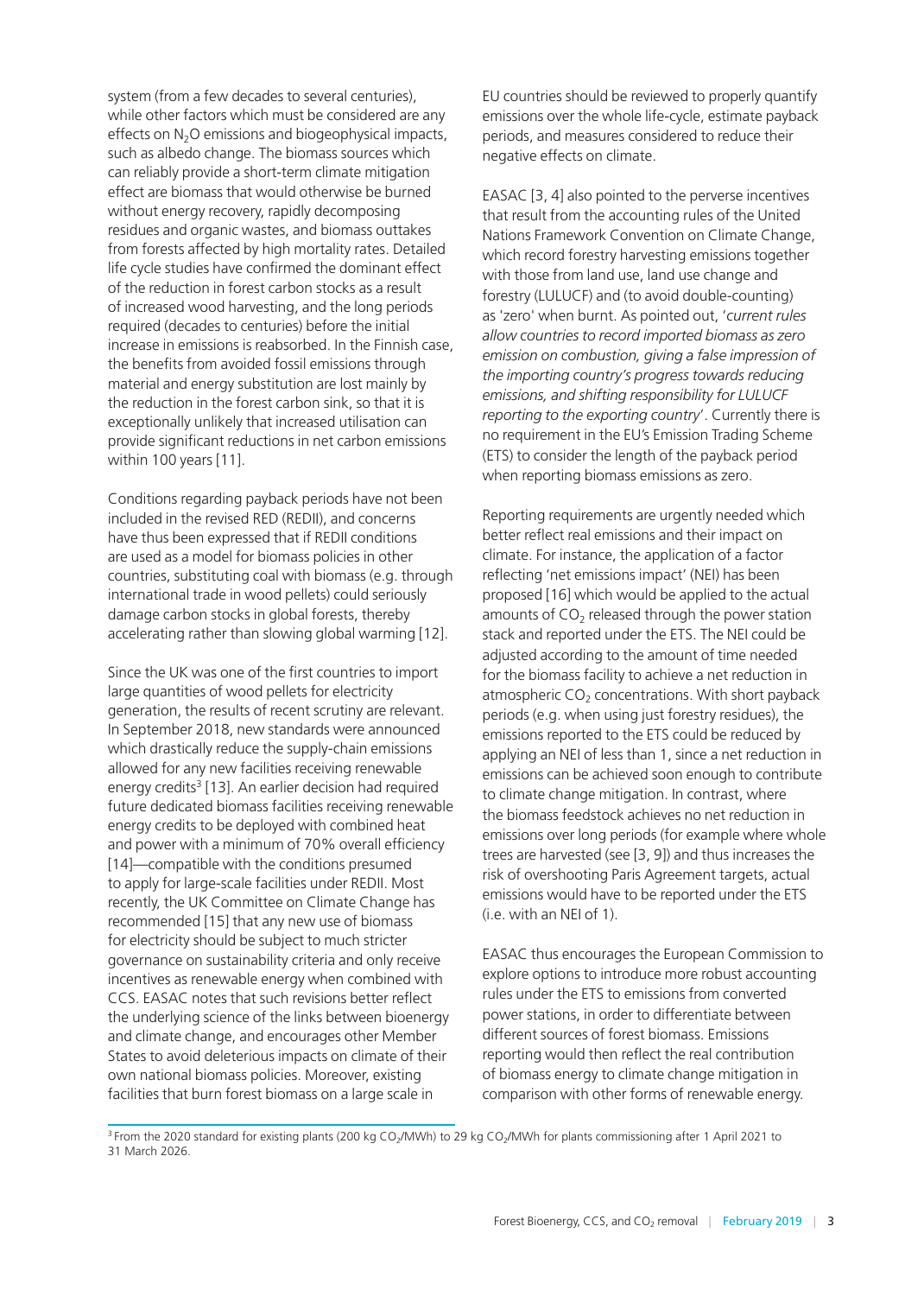## **3 CCS**

EASAC [5] pointed to the lack of progress in CCS development and demonstration projects within the EU. We noted the lost mitigation opportunities in not applying CCS to fossil-fuel power stations and energyintensive industries, and that a lack of 'off-the-shelf' efficient CCS compromised the potential uses of NETs which rely on carbon capture and/or carbon storage (see next section). Lessons from project cancellations had shown the importance of developing incentives that enable business models to account for the different technologies and stakeholder motivations in the three stages of capture, transport and storage. Since our report, the USA has assigned tax credits to CCS projects [17], providing a financial incentive for  $CCS$  (and  $CO<sub>2</sub>$  use) development. The UK conducted an analysis of strategies to reduce costs [18], and recently announced an Action Plan to enable the development of the first carbon capture usage and storage facility in the UK, commissioning from the mid-2020s. One aspect may be to establish transport and storage hubs [19] similar to those envisaged in Norway [20], so that  $CO<sub>2</sub>$  capture plans could be developed in locations where high-emitting industries are close together, and could use governmentsupported transport and storage facilities with lowest economic costs.

EASAC welcomes these belated first steps and reiterates its earlier conclusion that '*efforts should continue to develop CCS into a relevant and relatively inexpensive mitigation technology*', and that '*maximising mitigation with such measures will reduce*  the future need to remove  $CO<sub>2</sub>$  from the atmosphere'. The European Commission recognises that CCS deployment is still necessary [\[1\]](#page-9-0). In view of the most advanced facility for storing captured  $CO<sub>2</sub>$  being outside the EU (Norway) as well as the uncertainty over the future position of the UK, the EU may need to coordinate with such facilities to develop an integrated European CCS system.

#### **4 CDR and NETs**

Recent scientific papers have addressed a number of CDR technologies. For instance, Fuss *et al*. [21] reviewed seven CDR technologies (BECCS, afforestation and reforestation, DACCS, enhanced weathering, ocean fertilisation, biochar, and soil carbon sequestration). The effects of different land use effects of CDR on biodiversity were assessed by Smith *et al*. [22]; the potential for natural carbon solutions by Griscom *et al*. [23]; interactions with planetary boundaries of CDR by Heck *et al*. [24]; and effects of the timing of any introduction of CDR on final global

temperatures modelled by Obersteiner *et al*. [25]. As already mentioned, the IPCC released its report on 1.5°C [6], the UK Royal Society and the Royal Academy of Engineering [7] analysed how to achieve net zero carbon emissions for the UK by 2050, and the US NAS published its analysis of research needs for CDR [8]. These allow us to update our earlier conclusions on the potential of afforestation, reforestation and land management; BECCS; enhanced weathering; DACCS; and ocean fertilisation.

The IPCC has restated the difficulty of meeting the Paris Agreement targets by mitigation alone, and estimate that, on current trajectories, 1.5°C warming will be exceeded between 2030 and 2052. As a result, all of the four scenarios offered by the IPCC to limit warming to 1.5°C include applying technologies to remove  $CO<sub>2</sub>$  (Figure 1). One (scenario 1) limits the CDR to fully realising the potential of increasing absorption through land management (agriculture, forestry and other land use), but the other three envisage the deployment (removing from 5 to 20 gigatonnes (Gt)  $CO<sub>2</sub>/year$ ) of BECCS. Although, as IPCC notes, inclusion in scenarios of large-scale BECCS does not imply that this is considered the best option for CDR and there is flexibility in substituting with other CDR measures if these become available. The NAS report [8] also concludes that NETs will probably be needed at very large scales (approximately 10 Gt  $CO<sub>2</sub>/year$  globally by mid-century and 20 Gt  $CO<sub>2</sub>/year$  globally by 2100) and point to a huge potential market of US\$500 billion/year in CDR.

Regarding the role of **afforestation, reforestation and other natural climate solutions**, this remains the least costly and most easily deployable existing CDR technology. Managing the natural capability of the biosphere to absorb carbon has the potentials estimated as shown in Figure 2 [23].

EASAC [5] had emphasised the need to reverse current trends towards deforestation and soil degradation which continue to add substantial quantities of  $CO<sub>2</sub>$ and other greenhouse gases to the atmosphere, at the same time as seeking to increase land carbon stocks. This conclusion is reinforced in [23] and strengthens the case for factoring in the large sequestration potential into agricultural and wetlands management (see also [26]), and accelerating the inclusion of climate impacts in agricultural production. The extremely high carbon density of wetlands and the valuable ecosystem services they provide, together with the relatively low cost of reinstatement, were also emphasised by the NAS study [8]. Other recent studies [27] have emphasised the large potential to reduce GHG emissions through more efficient production methods in agriculture and by encouraging shifts to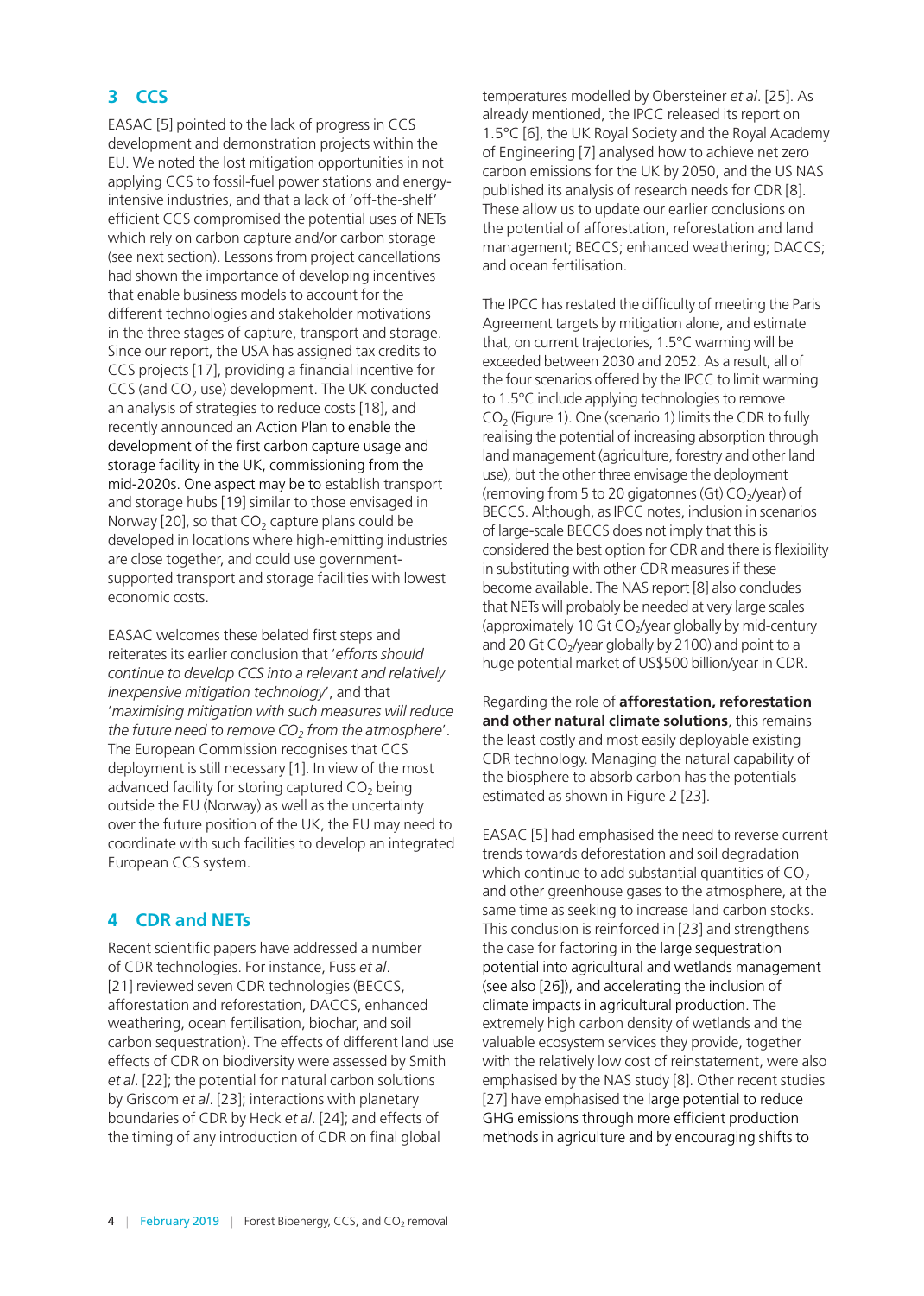

P3: A middle-of-the-road scenario in which societal as well as technological development follows historical patterns. Emissions reductions are mainly achieved by changing the way in which energy and products are produced, and to a lesser degree by reductions in demand.

2060 2100 2020 2060 2100 2020 2060 2100 2020 2060 2100

 $\mathbf 0$ 

–20

P4: A resource and energy-intensive scenario in which economic growth and globalization lead to widespread adoption of greenhouse-gas intensive lifestyles, including high demand for transportation fuels and livestock products. Emissions reductions are mainly achieved through technological means, making strong use of CDR through the deployment of BECCS.

 $\mathbf 0$ 

–20

*Figure 1. IPCC scenarios of four routes to achieving the Paris Agreement 1.5*°*C target.*

P2: A scenario with a broad focus on sustainability including energy intensity, human development, economic convergence and international cooperation, as well as shifts towards sustainable and healthy consumption patterns, low-carbon technology innovation, and well-managed land systems with limited societal acceptability for BECCS.

 $\mathbf 0$ 

–20

 $\mathbf 0$ 

–20

2020

P1: A scenario in which social, business, and technological innovations result in lower energy demand up to 2050 while living standards rise, especially in the global South. A down-sized energy system enables rapid decarbonisation of energy supply. Afforestation is the only CDR option considered; neither fossil fuels with CCS nor BECCS are used.



*Figure 2. Carbon mitigation potential of various natural carbon solutions [23].*

less meat-intensive diets [28]; these points were also emphasised by the IPCC [6]. However, these methods cannot provide a complete long-term sustainable solution, because the capacity of the biological

reservoirs will be saturated within a few decades, and because they are not secure as they could revert to carbon sources unless appropriate management is maintained indefinitely. Continued research<sup>4</sup> on other

 $4$  For example, low molecular mass organic acid salts added to soils increase the alkalinity of tropical soils, which traps  $CO<sub>2</sub>$  as organic matter in the soil and is being considered as a new avenue in soil management for carbon trapping and stabilisation [29].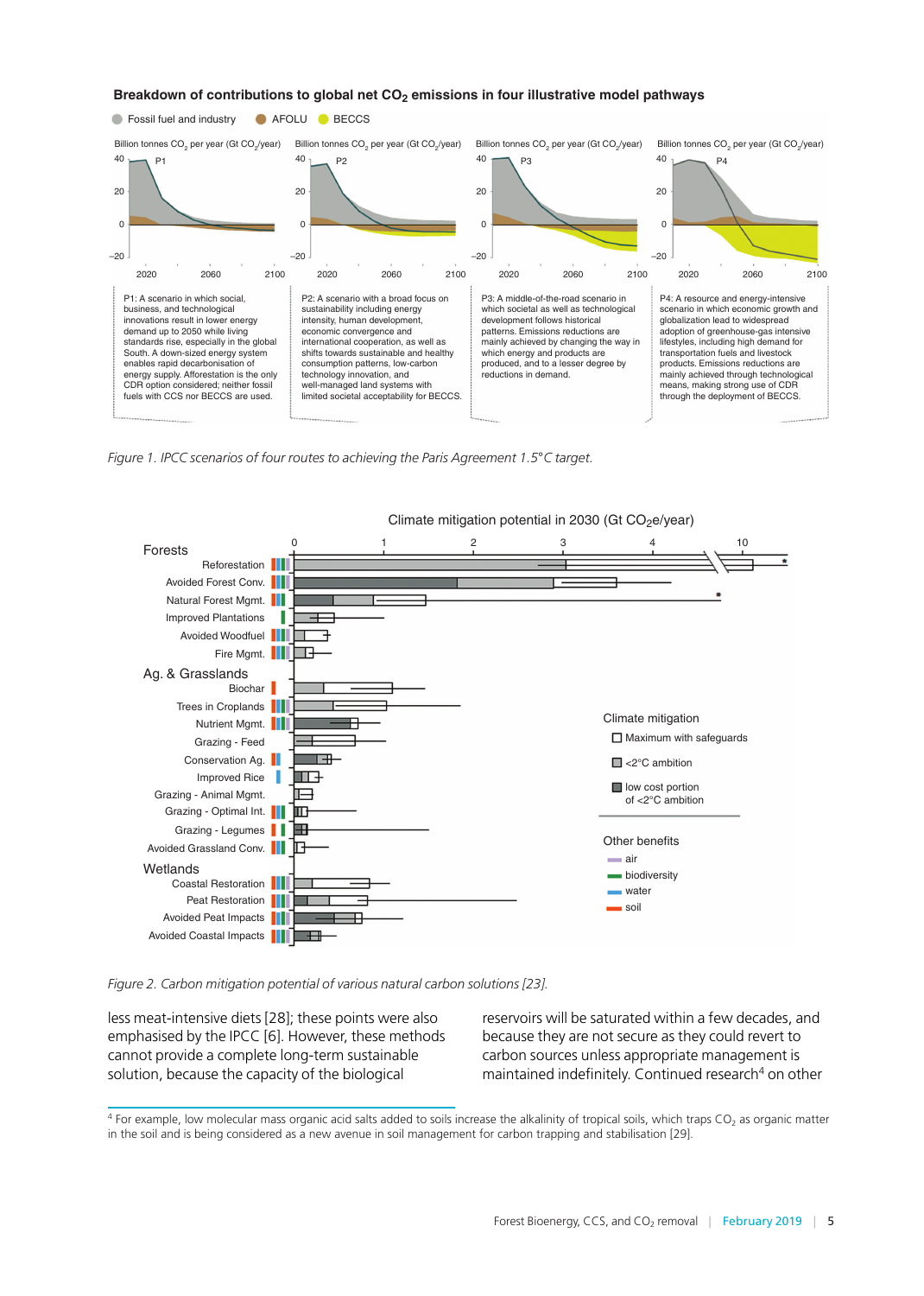

*Figure 3. Simple BECCS concept and real life-cycle emission flows.*

methods with greater potential and security of storage is therefore also required.

Regarding **BECCS**, this continues to be the dominant NET in IPCC and other [e.g. 25] scenarios achieving Paris targets. In addition, the UK scenario for achieving net zero emissions by 2050 [7] envisaged the application of BECCS to both domestic and imported biomass. EASAC [5] pointed to the risks identified in multiple studies of large-scale deployment of BECCS (especially on water, fertiliser, biodiversity, competition for land) and these concerns remain. However, recent papers [24] have extended concerns to the planetary scale. From the point of view of planetary boundaries<sup>5</sup>, deployment of BECCS at the scale in IPCC models could potentially help mitigate climate change, but at the expense of further exceeding the planetary boundaries related to biosphere integrity, land use and biogeochemical flows, while bringing freshwater use closer to its boundary. The impacts of BECCS on terrestrial biodiversity have also been further examined [22] and BECCS found to have generally negative effects, while other land-based CDR methods have neutral or positive impacts (soil carbon sequestration), or are context-specific (forestation).

A key question raised in our earlier analysis [5] was the degree to which the CDR assumed in climate scenarios is likely to be achievable in practice. Extensive work has been performed on BECCS, and its overall efficiency in removing  $CO<sub>2</sub>$  from the atmosphere comprehensively reviewed [30]. The simplistic vision of BECCS (Figure 3A) is that one ton of  $CO<sub>2</sub>$  captured in the growth of biomass would equate to one ton of  $CO<sub>2</sub>$ 

sequestered geologically—which we can regard as a carbon efficiency of 1. However, as with the simplistic concept of carbon neutrality in the bioenergy debate, this is far from the reality. GHG emissions throughout the biomass supply-chain 'leak' carbon, which reduces the carbon efficiency (Figure 3B). Some life cycle analyses [e.g. 31] of the entire process chain for a BECCS crop to final carbon storage in the ground have shown leakage of  $CO<sub>2</sub>$  to be greater than the  $CO<sub>2</sub>$ captured at the point of combustion, thus resulting in carbon efficiencies of less than 50%.

Key factors in determining carbon efficiency are emissions in bio-crop production (e.g. from production and use of fertilisers, agricultural machinery), crop processing, drying and grinding, transport and handling—all of which can be estimated with some degree of accuracy. However, the effects on land carbon stocks must also be included—both from the direct land use change involved in switching to the BECCS crop and from secondary impacts (e.g. in shifting demand for food to new areas) which lead to indirect land use change. These effects can be significant. For example [see 30], with switchgrass grown on marginal land with no net emissions from land use change, the BECCS carbon efficiency is 62%, but reduces to 46% when grassland is converted. In terms of  $CO<sub>2</sub>$  captured by other crops, miscanthus in a BECCS system has a capacity to capture 700–1,600 t  $CO<sub>2</sub>/$ hectare over 50 years where marginal land with no land use effects is used. On the other hand, for willow, the potential on marginal land is 190–390 t  $CO<sub>2</sub>/$ hectare over 50 years, and when grown on land converted from grassland, carbon efficiency may fall below 50% [30].

<sup>5</sup> Planetary boundaries are the limits for a number of critical system conditions in the planet's sustainability which should not be exceeded if the current state supporting human civilisation is to be maintained.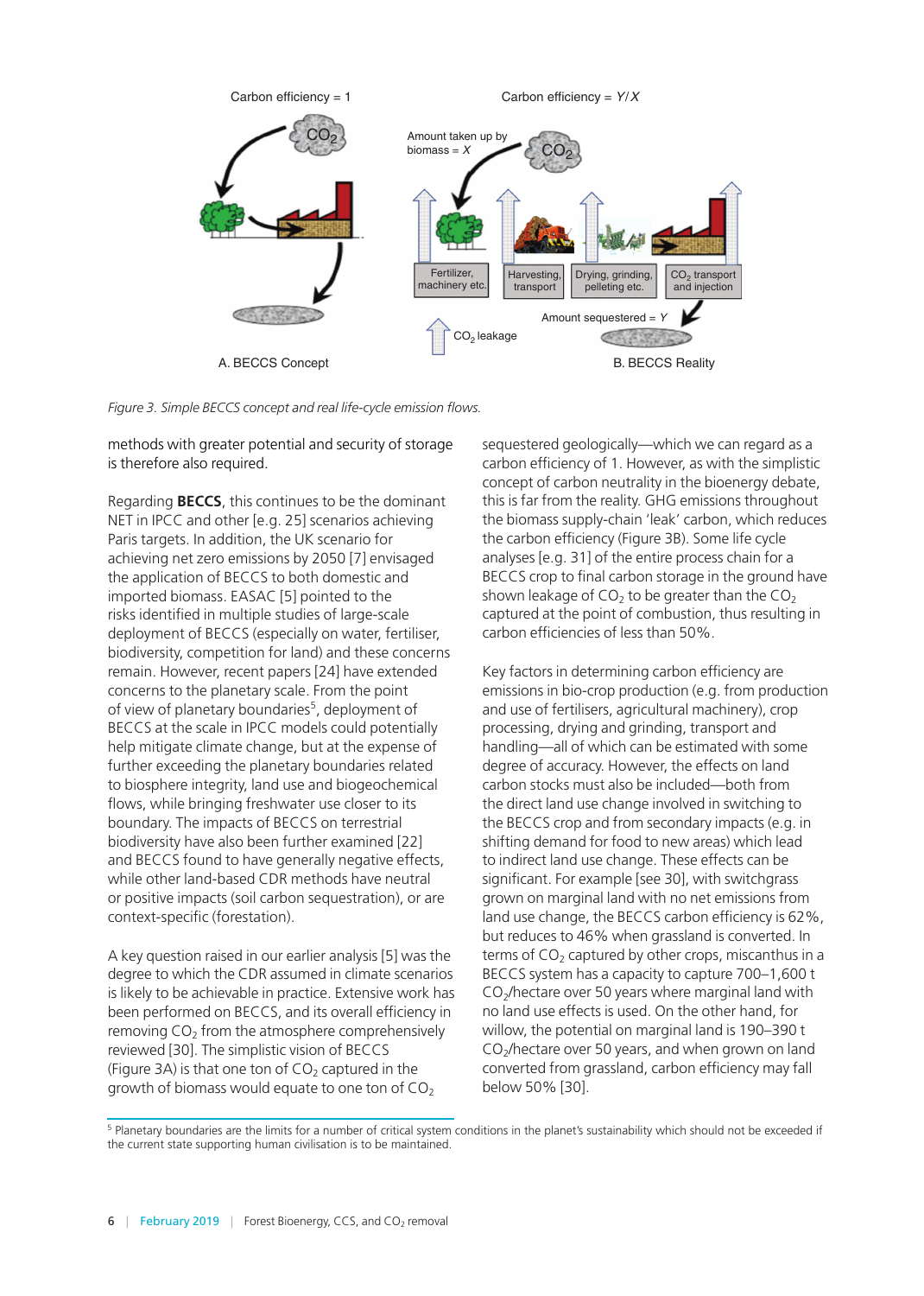BECCS negative emissions are also not delivered from year 1—some time lag (similar to the payback period in bioenergy) will occur before the initial extra emissions from producing the crop and establishing the BECCS facility are recovered. This period is very sensitive to the type of bio-crop and previous land use, and can range from just 1 to over 50 years. The carbon efficiency is the critical factor determining the overall benefits of BECCS since high rates of leakage may mean that there will be a long period during which atmospheric concentrations will be increased before any net removals occur.

Current research thus confirms high variability in the possible outcomes of a BECCS project, both in terms of cumulative net carbon removal over the facility's lifetime and the time required for a given facility to start removing  $CO<sub>2</sub>$  from the atmosphere. Significant risks exist of perverse outcomes where the net effect is to increase emissions. Determining the suitability of a BECCS project for CDR thus needs to be assessed on a case-by-case basis, and generalised assumptions on removal rates remain problematic [32]<sup>6</sup>. As Harper *et al*. [33] point out, the ability of BECCS to remove carbon could easily be offset by losses due to land-use change, and forest-based mitigation may be more efficient in removing atmospheric  $CO<sub>2</sub>$  where land containing high carbon stocks is involved.

Key factors listed in [30] that favour improved carbon efficiencies are the following:

- limiting the impacts of direct and indirect land use changes;
- using carbon neutral heat and power and organic fertilisers;
- prioritising sea and rail over road transport;
- increasing the use of low and zero carbon fuels; and
- exploiting alternative biomass processing options, for example natural drying.

Management may also need to choose between CDR as the primary objective or power generation, since BECCS facilities that are less efficient at converting biomass to electricity could remove more  $CO<sub>2</sub>$  at a lower cost than their more efficient counterparts [34]. Although cost estimates for BECCS removal

of US\$70/t  $CO<sub>2</sub>$  have been suggested [8], the high management intensity required to avoid negative effects and limit effects on sustainability may raise costs to US\$100-200/t  $CO<sub>2</sub>$  [21].

The above risks and uncertainties need to be considered when estimating the CDR potential of large-scale BECCS. The IPCC included CDR removals from BECCS in three scenarios (Figure 1) with cumulative removals by 2100 of 151, 414 and 1191 Gt  $CO<sub>2</sub>$ . This required land areas of 93, 283 and 724 million hectares in 2050 respectively. Integrated assessment models assume bioenergy to be supplied mostly from second-generation biomass feedstocks such as dedicated high-yield cellulosic crops such as miscanthus (as well as agricultural and forest residues) which (see figures cited earlier) may be capable of capturing  $700-1600$  t CO<sub>2</sub>/hectare over 50 years. However, the viability of achieving the highest removal rates demonstrated in experimental plots over large areas and many different types of soil has not yet been demonstrated<sup>7</sup>. Moreover, the replacement of temperate forests to grow the bio-crops offering such high yields has been shown to release so much soil carbon [33] that the BECCS-driven crop would have to be grown for over 100 years (equivalent to the long payback periods discussed in section 2) before the initial surge in atmospheric  $CO<sub>2</sub>$  levels from conversion was offset and net negative emissions could be achieved. The idealised assumptions in integrated assessment models about full protection of the land carbon stock by conservation measures may not be justified and detailed evaluations of carbon stock changes and overall carbon efficiencies of each BECCS project would be necessary before overall CDR potential can be assessed. As noted in [36], BECCS deployment at the huge scales envisaged in many scenarios may greatly overestimate our collective ability to manage carbon cycle flows, thereby risking doing more harm than good. Moreover, Mander *et al*. [37] point to the huge technical, material, logistical and financial barriers which would have to be overcome to implement sufficient BECCS facilities to remove the amounts of  $CO<sub>2</sub>$  included in scenarios achieving Paris Agreement targets.

EASAC thus maintains our previous assertion that '*current scenarios and projections … which allow Paris targets to be met appear rather optimistic …*'*,* that

<sup>6</sup> As Creutzig *et al*. [10] note, the climate impacts of bioenergy systems are site and case specific. To deliver net climate benefits with few negative environmental or socio-economic impacts, many factors must be considered: land-use change, biogeophysical changes, displacement of other land and water uses; as well as employment, land access and social assets; and biodiversity. 7 Searle *et al*. [35] reviewed yields of five major potential energy crops, miscanthus, switchgrass, poplar, willow, and eucalyptus, all of which had produced high yields in small, intensively managed trials. However, yields were significantly lower in semi-commercial scale trials, owing to biomass losses with drying, harvesting inefficiency under real world conditions and edge effects in small plots. Growing on nonagricultural land will also lower yields. Moderate and realistic expectations for the current and future performance of energy crops are vital to understanding the likely cost and the potential of large-scale production.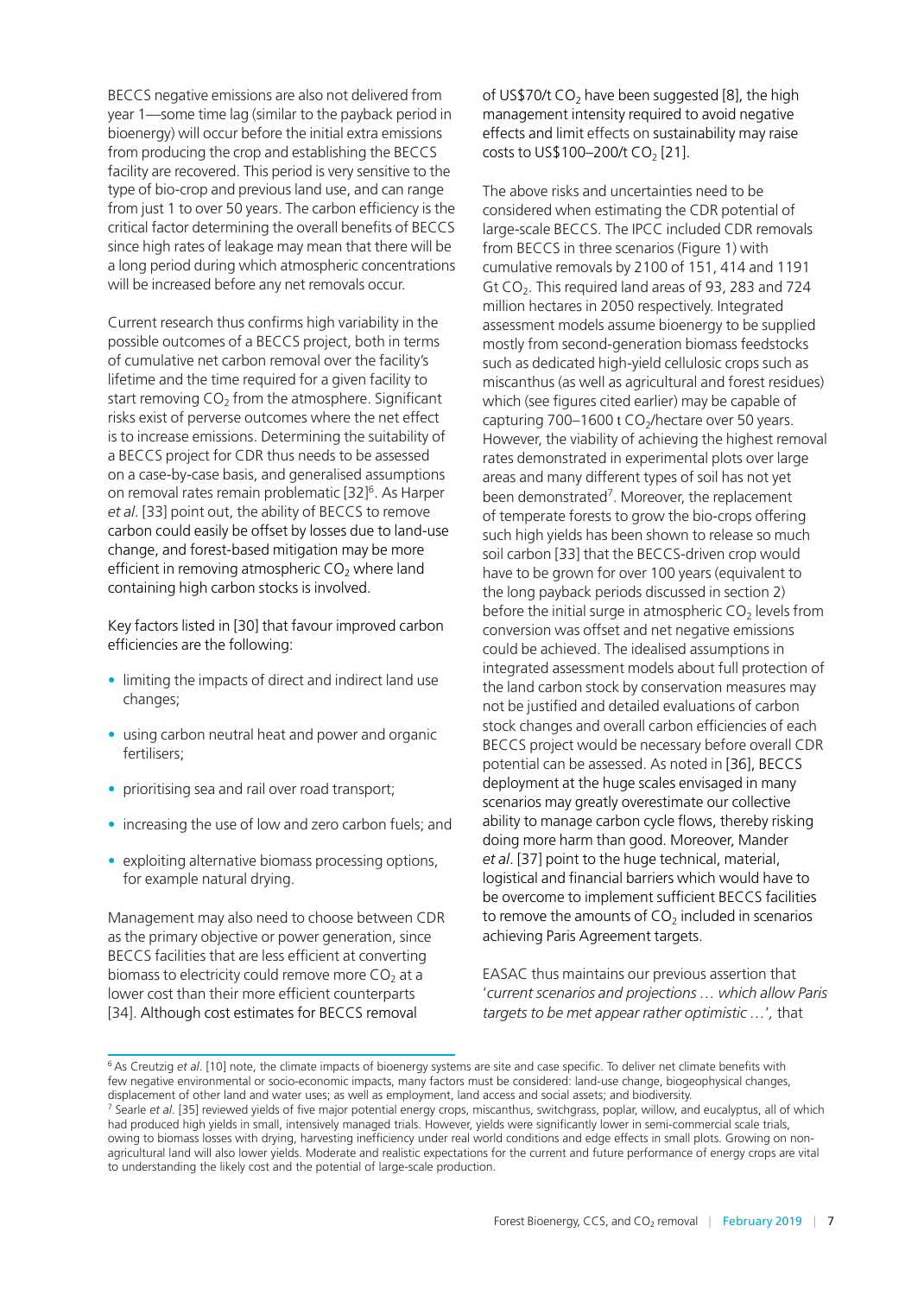the CDR potential of BECCS needs to be evaluated on a case-by-case basis, while BECCS risks and uncertainties remain substantial in other aspects such as water, fertiliser, food security and biodiversity [22, 36, 38]. Deployment of BECCS facilities can also be limited by the distances between biomass sources and storage sites; in the USA, this reduced the theoretical potential of BECCS by 70% [39], where economic viability of BECCS also favoured larger centralised facilities [40].

We remain of the view that the assumption in future climate scenarios that high CDR rates can be achieved across many countries and land types has not yet been demonstrated. Sensitivity analyses showing effects of medium or lower carbon efficiencies in BECCS projects are needed and, until these are done, the extent to which *potential* CDR can actually be delivered by BECCS remains uncertain. This uncertainty is particularly related to the influence of land use change, the ability to maintain the high productivity shown in

small-scale field trials in commercial production over huge area, and keeping supply-chain emissions low.

Further work is thus required to quantify sustainable capabilities for BECCS as a CDR and to demonstrate that risks can be managed effectively through not only technical means but also international governance, before being given priority in future climate-change reduction strategies<sup>8</sup>. Moreover, energy policy should not overlook the inherently low efficiency of exploiting photosynthesis (the basic process driving conversion of  $CO<sub>2</sub>$  to biomass) for energy since the amount of electricity that can be produced from a hectare of land using photovoltaics is at least 50–100 times that from biomass [41, 42].

Research needs for BECCS were assessed by the US NAS [8] and are listed in Box 1.

**Direct air capture** has been subject to more detailed analysis in NAS [8] and ICEF [43] studies.

#### **Box 1 Research needs identified by the US NAS [8]**

*'Finding ways to soften the land constraint (e.g. crops that take up and sequester carbon more efficiently, releasing land by reducing demand for land-intensive meat production).*

*Models to assess the impact of BECCS on net greenhouse gas concentrations and climate change require the following essential elements:*

- (1) land use change impacts, including long-term nutrient and productivity changes;
- (2) biomass harvesting, processing, and transportation related emissions (supply-chain emissions);
- (3) combustion efficiencies and related emissions of different fuels (referred to as 'fuel substitution');
- (4) indirect impacts, such as changes in land use or reductions in timber product inventories due to increased biomass demand; and
- (5) carbon capture, transport, and storage related emissions.
- (6) Changes in albedo and other biophysical processes that alter how greenhouse gases affect the climate.

*Currently, no such comprehensive integrated assessment model exists. To accurately assess how BECCS impact greenhouse gas concentrations and climate change, research is required to build a holistic integrated assessment platform that incorporates the essential elements above, as well as albedo and other climate impacts.'*

<sup>8</sup> This view is consistent with the recent NAS study [8] which notes that *'aside from physical constraints on biomass production, life cycle GHG emissions and other potential radiative impacts, there are key uncertainties regarding indirect emissions, adverse effects on food security, impacts on biodiversity and land conservation, competition for water resources, social equity and social acceptance issues … Therefore, large-scale implementation of BECCS is expected to compete with afforestation/reforestation, as well as with food production*  and delivery of other ecosystem services ... Reducing uncertainty in the outcomes is crucial to increase the robustness of decisions that *use these models as inputs ... More sensitivity analyses should be made in order to understand the implications of various parameters and assumptions.'*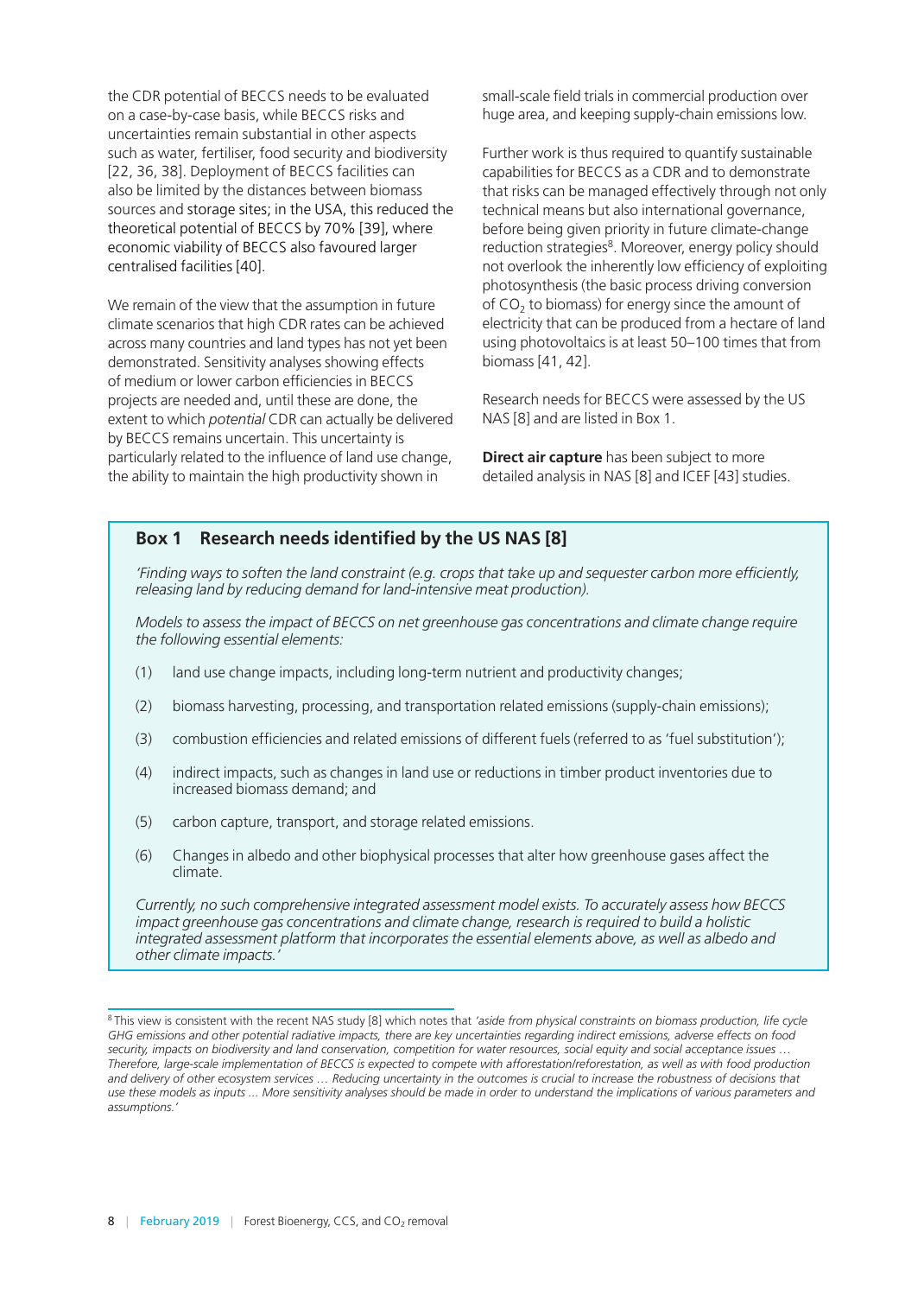A comprehensive cost analysis [44] for the Carbon Engineering process (aqueous sodium hydroxide absorption) indicates costs of US\$94–232 per ton of  $CO<sub>2</sub>$  removed (not including transport and storage), suggesting that some of the potential for cost reductions pointed to in our earlier report is being realised.

The NAS review [8] concluded that several approaches to direct air capture are technically feasible, but because  $CO<sub>2</sub>$  in air is approximately 300 times more dilute than from a coal-fired power plant flue gas, the separation process for the same end  $CO<sub>2</sub>$  purity will probably be costlier than capture from fossil-fuel power plants. Furthermore, the energy requirements for the absorbent regeneration would require an enormous increase in low- or zero-carbon energy, which would compete with use of such energy sources to mitigate emissions from other sectors. Possible solutions could be to use surplus and stranded renewable energy, or waste heat from other processes. The latter has been claimed to substantially reduce costs of  $CO<sub>2</sub>$  capture to about US\$50 per tonne<sup>9</sup>. DACCS has large CDR potential and warrants research to identify practical means of implementation. Regarding technology, NAS conclude [8] that it is not currently possible to select either solid sorbent or liquid solvent as a leading technology and that research and development on both approaches is needed (a range of research and development priorities can be seen in the NAS review).

EASAC noted the limited information on which any potential for the various approaches to **enhanced weathering and carbon mineralisation** could be assessed. Major uncertainties remain on the rates of CDR, on potential side effects (e.g. from the trace elements contained), in methods (and energy requirements) for mining, grinding and dispersal, and the extent of co-benefits in agriculture. A research agenda has also been defined by NAS [8] although this has not fully taken into account work carried out outside North America.

EASAC concluded that **ocean fertilisation** is associated with very high levels of uncertainty and ecological risks for a relatively small sequestration potential, and recent reports [8, 46] are consistent with this assessment. A range of local measures (e.g. restoring and conserving coastal vegetation, marine protection areas and eliminating over-exploitation of marine resources), can however provide significant co-benefits even though their climate impact is limited [46].

A recent study [25] looked at different scenarios in the **timing of negative emissions deployment**. From the point of view of intergenerational equity and climate environment safety, NETs needed to be deployed earlier in moderation and alongside rapid decarbonisation so that global emissions peak and decline as soon as possible. Delays in either mitigation or deployment of NETs increased the risk of serious environmental and social impacts. Scenarios waiting to apply NETs at large scale later this century resulted in serious impacts on biodiversity associated with the loss of natural land and overshoot in carbon emissions compatible with Paris Agreement targets.

This finding is supported by the NAS study [8], which concluded that NETs are best considered along with mitigation options now, rather than as a way of decreasing atmospheric  $CO<sub>2</sub>$  concentrations at a later stage to compensate for inadequate mitigation. Costs of NETs and some of the more expensive mitigation options are already overlapping, so the question should be 'which is least expensive and least disruptive in terms of land and other impacts?'. For instance, since costs of some CDR methods are within range at a carbon price of US\$50–100/t  $CO<sub>2</sub>$ , it may be more economical to apply CDR to compensate for aviation emissions than to substitute with cellulosic biofuels<sup>10</sup>.

Taking these more recent studies into account, EASAC refines its earlier conclusions:

- In our earlier report we noted the danger of moral hazard in accepting as legitimate future scenarios that are based on assumed CDR of many gigatonnes of  $CO<sub>2</sub>$  each year via unproven technologies. Acceptance of such models may weaken resolve in addressing politically difficult mitigation options in the near term and involves placing a bet on NETs rising to the immense challenge later. Ethically [47] the potential losers of a failed gamble upon NETs are future generations, especially the poorest among them, who would be most vulnerable if it failed and who could not possibly consent.
- The difficulties facing large-scale CDR deployment reinforces EASAC's conclusion that the priority must remain rapid strengthening of mitigation well beyond current NDCs, and that urgent attention should be given to options for deeper mitigation such as those in the IPCC report [6, see also 48] including lifestyle change, additional reduction of non-CO<sub>2</sub> greenhouse gases and more rapid electrification of energy demand based on low carbon sources of energy.

<sup>&</sup>lt;sup>9</sup> A commercial system [45] has recently been installed in the USA at a rate of 4,000 t/year using a solid absorbent system with regeneration using waste heat from adjacent industrial processes. Because of the availability of low-cost heat, this has been estimated to cost US\$50/t captured CO<sub>2</sub>.<br><sup>10</sup> NAS estimate that a surcharge of US\$0.5 per gallon would allow aviation emissions to be offset.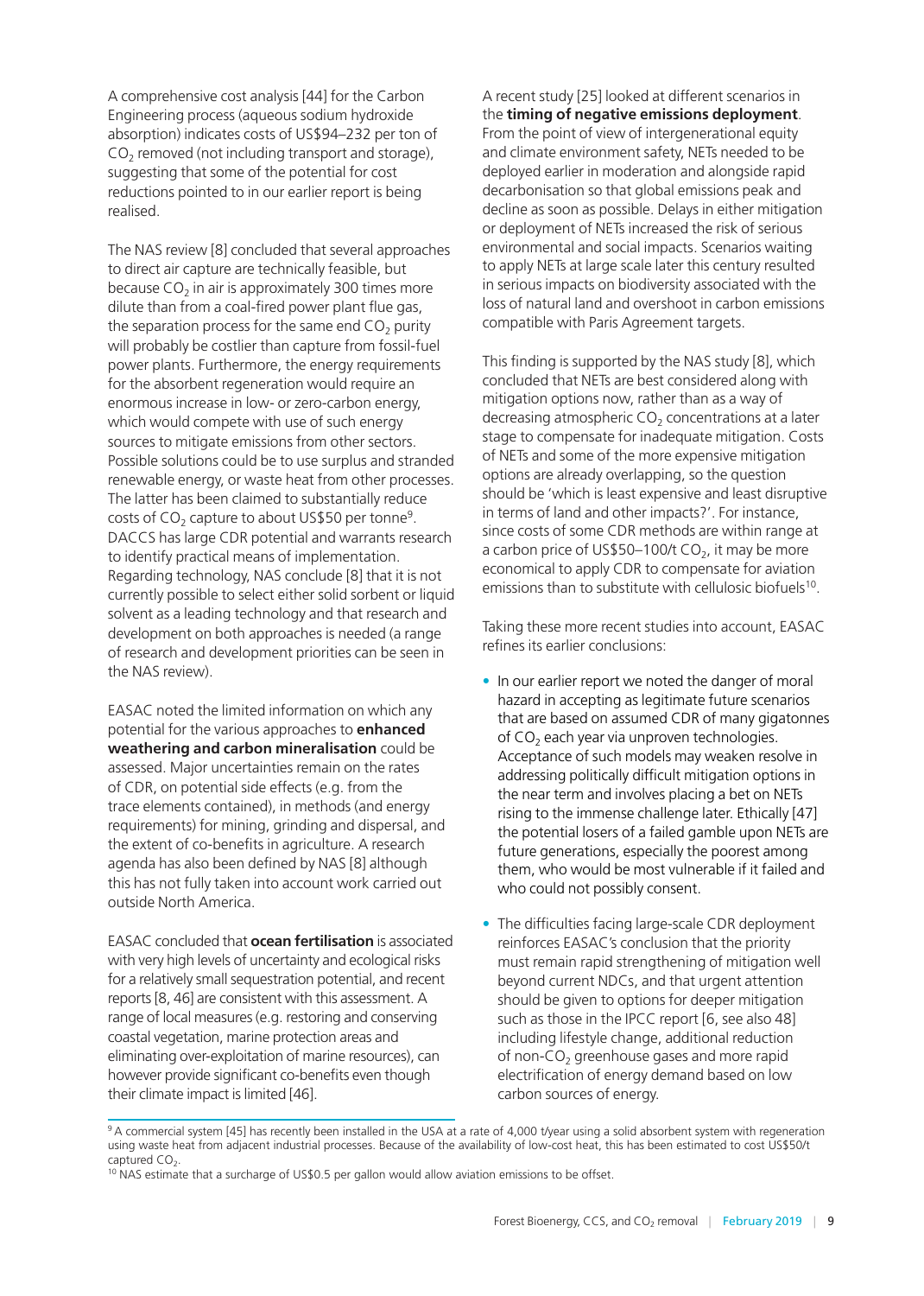- <span id="page-9-0"></span>• A reliable and cost-efficient CCS technology remains a priority—both for mitigating emissions from point sources and as a support technology for other NETs.
- The short-term NET potential of forestation, soil carbon, and wetlands and coastal carbon sinks is well understood and should be integrated into regional and national planning.
- NETs need to be continuously and critically assessed and considered in conjunction with future mitigation strategy when determining Europe's policy towards achieving Paris Agreement goals. The large negative emissions capability given to BECCS in future climate scenarios is not supported by recent analyses, and policy-makers should avoid early decisions favouring a single technology such as BECCS. A suite of technologies is likely to be required.
- Such technologies (BECCS, DACCS, enhanced weathering) require further research, development and verification before policy decisions can be made on their role in future EU climate policy. Research directions can be suggested as follows:
	- BECCS requires work to determine the negative emission achievable across the whole life cycle, and to develop optimal cropping systems with

#### **References**

- 1. EC (2018). A Clean Planet for All. COM (2018) 773
- 2. Luderer G. *et al*. (2018). Residual fossil fuel CO2 emissions in 1.5–2 °C pathways. *Nature Climate Change* **8**, 626–633
- 3. EASAC (2017). Multifunctionality and sustainability of the European forests
- 4. EASAC (2018). Statement on carbon neutrality
- 5. EASAC (2018). Negative emission technologies: what role in meeting Paris Agreement targets?
- 6. IPCC (2018). Global warming of 1.5°C
- 7. Royal Society and Royal Academy of Engineering (2018). Greenhouse gas removal
- 8. National Academy of Sciences (2018). Negative emissions technologies and reliable sequestration: a research agenda
- 9. Sterman J. *et al*. (2018). Does replacing coal with wood lower  $CO<sub>2</sub>$  emissions? Dynamic lifecycle analysis of wood bioenergy. *Environmental Research Letters* **13**, 015007

short and efficient supply chains (as well as to expedite effective CCS).

- DACCS (where Europe has a commercial operating system) requires further research and development ranging from the selection of chemical absorbents, through design and engineering of the process, to absorbent recycle to minimise energy costs.
- Enhanced weathering and mineralisation has considerable potential but requires basic research into material selection and preparation, and the potential impact of large-scale dispersion.
- The US NAS study and the key research avenues given in Minx *et al*. [49] provide a starting point from which the EU and Member States should assess and identify a European research, development and demonstration programme for NETs which is aligned with their own skills and industrial base.

- 10. Creutzig F. *et al*. (2015). Bioenergy and climate change mitigation: an assessment. *GCB Bioenergy* **7**, 916–944
- 11. Soimakallio S. *et al*. (2016). Climate Change Mitigation Challenge for Wood Utilization: the Case of Finland. *Environmental Science and Technology* **50**, 5127−5134
- 12. Searchinger T. *et al*. (2018). Europe's renewable energy directive poised to harm global forests. *Nature Communications* **9**, 3741
- 13. https://www.ofgem.gov.uk/system/files/docs/2018/04/ ro\_sustainability\_criteria.pdf
- 14. https://assets.publishing.service.gov.uk/government/ uploads/system/uploads/attachment\_data/file/714067/ contracts-for-difference-renewable-energy-consultationresponse-part-a.pdf
- 15. Committee on Climate Change (2018). Biomass in a low carbon economy
- 16. Booth M. (2018). Not carbon neutral: assessing the net emissions impact of residues burned for bioenergy. *Environmental Research Letters* **13**, 035001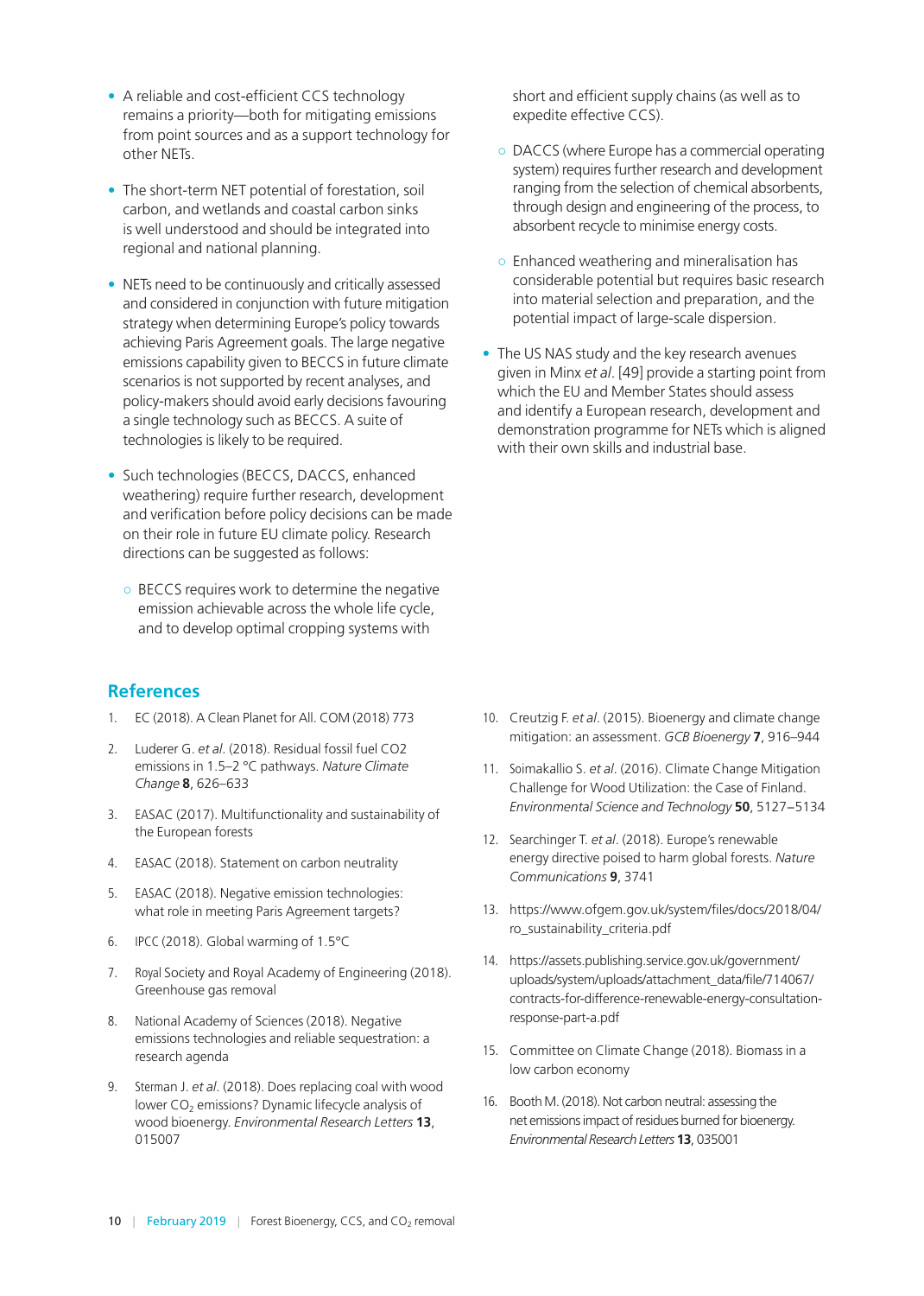- 17. USA Section 45Q CCS tax credit (2018).
- 18. BEIS (2018). CCS cost reduction task force.
- 19. BEIS (2018)a. The UK carbon capture and usage storage deployment pathway
- 20. Ringrose P. (2018). The CCS hub in Norway: some insights from 22 years of saline aquifer storage. *Energy Procedia* **146**, 166–172
- 21. Fuss S. *et al*. (2018). Negative emissions—part 2: costs, potentials and side effects. *Environmental Research Letters* **13**, 063002
- 22. Smith P. *et al*. (2018). Impacts on terrestrial biodiversity of moving from a 2°C to a 1.5°C target. *Phil. Trans. R. Soc. A* **376**, 20160456
- 23. Griscom B. *et al*. (2017). Natural climate solutions. *Proceedings of the National Academy of Sciences of the United States of America* **114** (44), 11645–11650
- 24. Heck V. *et al*. (2018). Biomass-based negative emissions difficult to reconcile with planetary boundaries. *Nature Climate Change* **8** (2), 151
- 25. Obersteiner *et al*. (2018). How to spend a dwindling greenhouse gas budget. *Nature Climate Change* **8**, 2–12
- 26. EASAC (2018). Opportunity for soils sustainability in Europe.
- 27. Poore J. and Nemecek T. (2018). Reducing food's environmental impact through producers and consumers. *Science* **360** (6392), 987–992
- 28. EASAC (2017). Diet and health
- 29. Rowley M. *et al*. (2017). Moving carbon between spheres, the potential oxalate-carbonate pathway of *Brosimum alicastrum* Sw.; Moraceae. *Plant and Soil* **412**, 465–479
- 30. Fajardy M. and MacDowell N. (2017). Can BECCS deliver sustainable and resource efficient negative emissions? *Energy and Environmental Science* **10***,* 1389–1426 (see also correction in *ibid* **10**(10), 2267)
- 31. Smith L. and Torn M. (2013). Ecological limits to terrestrial biological carbon dioxide removal. *Climate Change* **118**, 89–103
- 32. Slade R. *et al*. (2014). Global bioenergy resources. *Nature Climate Change* **4**, 99–105
- 33. Harper A. *et al*. (2018). Land-use emissions play a critical role in land-based mitigation for Paris climate targets. *Nature Communications* **9**, 2938
- 34. Mac Dowell N. and Fajardy M. (2017). Inefficient power generation as an optimal route to negative emissions via BECCS? *Environmental Research Letters* **12**, 045004
- 35. Searle, S.Y. and Malins, C.J. (2014). Will energy crop yields meet expectations? *Biomass Bioenergy* **65**, 3–12
- 36. Henry R.C. *et al*. (2018). Food supply and bioenergy production within the global cropland planetary boundary. *PLoS ONE* **13** (3), e0194695.
- 37. Mander S. *et al*. (2017). The role of bio-energy with carbon capture and storage in meeting the climate mitigation challenge: A whole system perspective. *Energy Procedia* **114**, 6036–6043
- 38. Smith P. *et al*. (2016). Biophysical and economic limits to negative CO<sub>2</sub> emissions. *Nature Climate Change* **6**, 42–49
- 39. Baik, E. *et al*. (2018). Geospatial analysis of nearterm potential for carbon-negative bioenergy in the United States. *Proceedings of the National Academy of Sciences of the United States of America* **115** (13), 3290–3295
- 40. Sanchez D. and Callaway D. (2016). Optimal scale of carbon-negative energy facilities. *Applied Energy* **170**, 437–4444
- 41. Geyer R. *et al*. (2013). Spatially-explicit life cycle assessment of sun-to-wheels transportation pathways in the U.S. *Environmental Science and Technology* **47**, 1170–1176
- 42. Fthenakis V. and Kim H.C. (2009). Land use and electricity generation: a life-cycle analysis. *Renewable and Sustainable Energy Reviews* **13**, 1465–1474
- 43. ICEF (2018). Direct capture of carbon dioxide. Roadmap
- 44. Keith D. *et al.* (2018). A process for capturing CO<sub>2</sub> from the atmosphere. *Joule* **2** (8), 1573–1594
- 45. Global Thermostat (2018). Presentation to Earth Dialogues, Argentina, October 2018
- 46. Gattuso J.-P. *et al*. (2018) Ocean solutions to address climate change and its effects on marine ecosystems, *Frontiers in Marine Science* **5**, 337, [doi:10.3389/](https://www.frontiersin.org/articles/10.3389/fmars.2018.00337/full?&utm_source=Email_to_authors_&utm_medium=Email&utm_content=T1_11.5e1_author&utm_campaign=Email_publication&field=&journalName=Frontiers_in_Marine_Science&id=410554) [fmars.2018.00337](https://www.frontiersin.org/articles/10.3389/fmars.2018.00337/full?&utm_source=Email_to_authors_&utm_medium=Email&utm_content=T1_11.5e1_author&utm_campaign=Email_publication&field=&journalName=Frontiers_in_Marine_Science&id=410554)
- 47. Shue H. (2017). Climate dreaming: negative emissions, risk transfer, and irreversibility. *Journal of Human Rights and the Environment* **8**, 203–216
- 48. van Vuuren, D.P. *et al*. (2018). Alternative pathways to the 1.5 °C target reduce the need for negative emission technologies. *Nature Climate Change* **8** (5), 391–397
- 49. Minx J.C. *et al*. (2018). Negative emissions—part 1: research landscape 13 and synthesis. *Environmental Research Letters* **13**, 063001